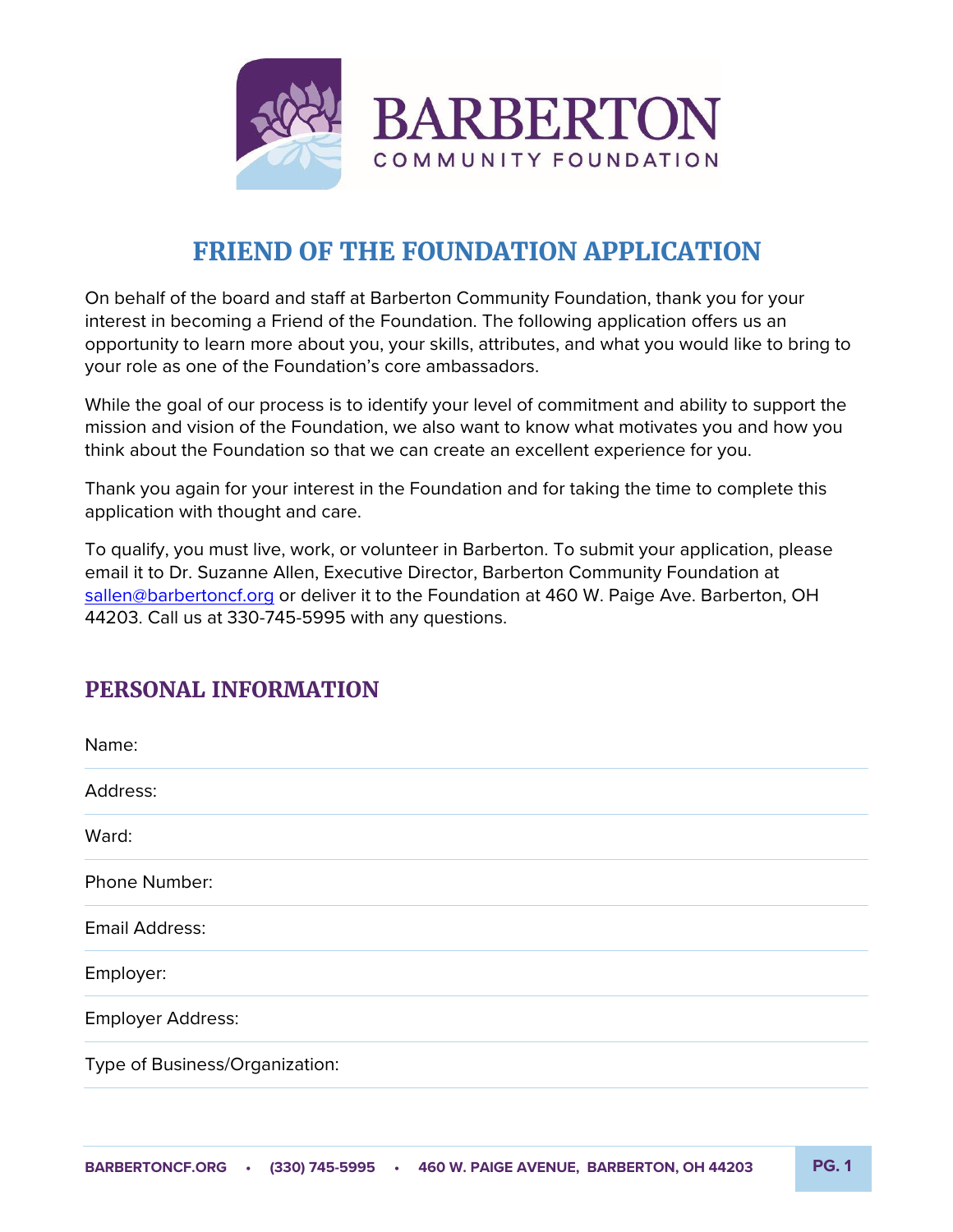

## **VOLUNTEER EXPERIENCE**

#### **Past and Present Membership:**

Please list boards, committees, and task forces in the public sector (business, civic, community, religious, political, professional, recreational, or social).

| <b>Organization</b> | <b>Role/Title</b> | <b>Date of Service</b> |
|---------------------|-------------------|------------------------|
|                     |                   |                        |
|                     |                   |                        |
|                     |                   |                        |
|                     |                   |                        |
|                     |                   |                        |
|                     |                   |                        |
|                     |                   |                        |
|                     |                   |                        |

#### **Other Volunteer Experience:**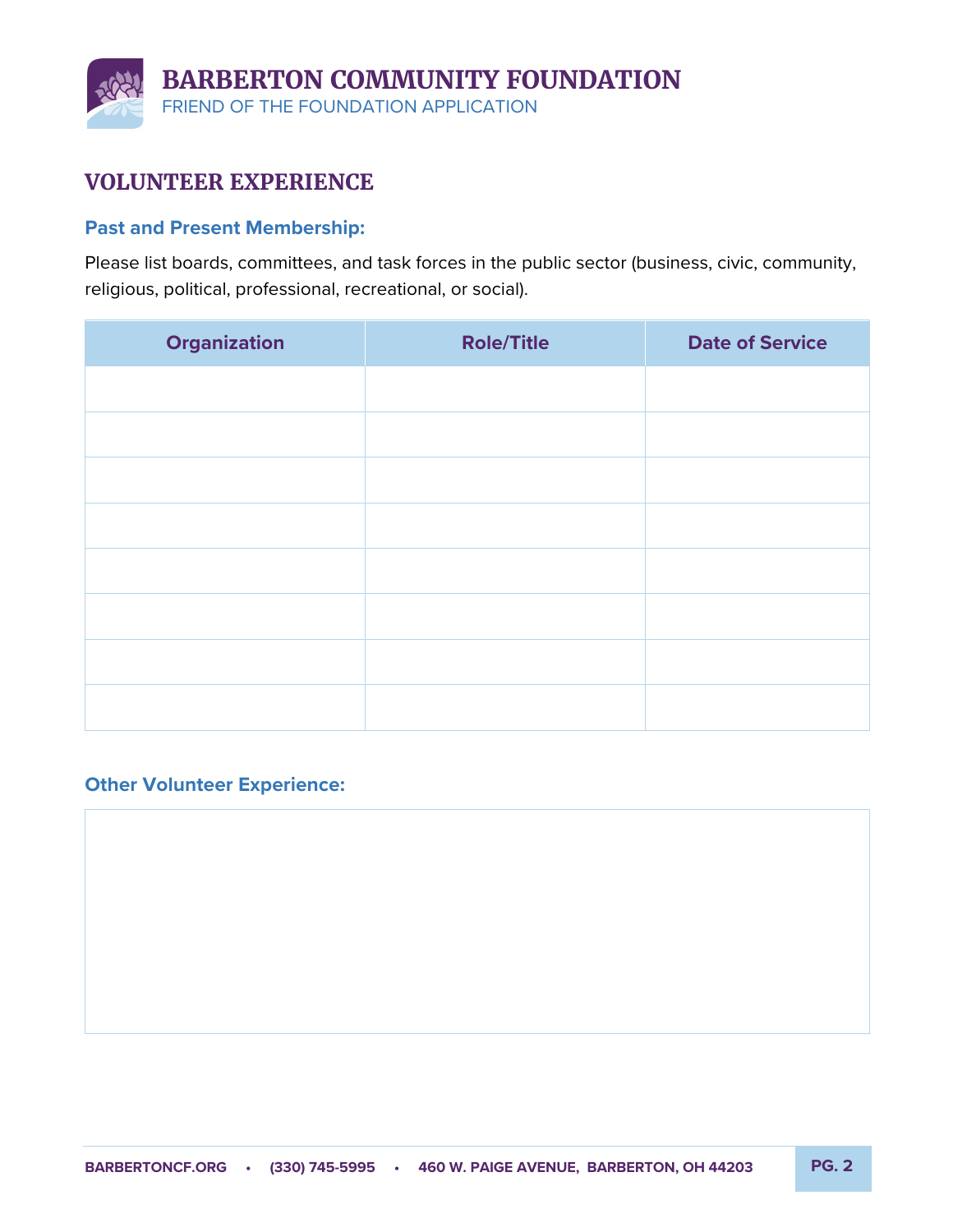# **WHY?**

#### **Why our organization and not others?**

Those committed to volunteering in a leadership capacity have an abundance of organizations to choose from. We are most appreciative of your interest in ours and would like to hear more. Please share your motivation and what it is about our work that has led you to raise your hand to be a leading ambassador for us.

## **OUR WORK**

**What excites you about the work of our organization?**

**What do you see as 1-2 challenges and 1-2 opportunities for us in the next few years?**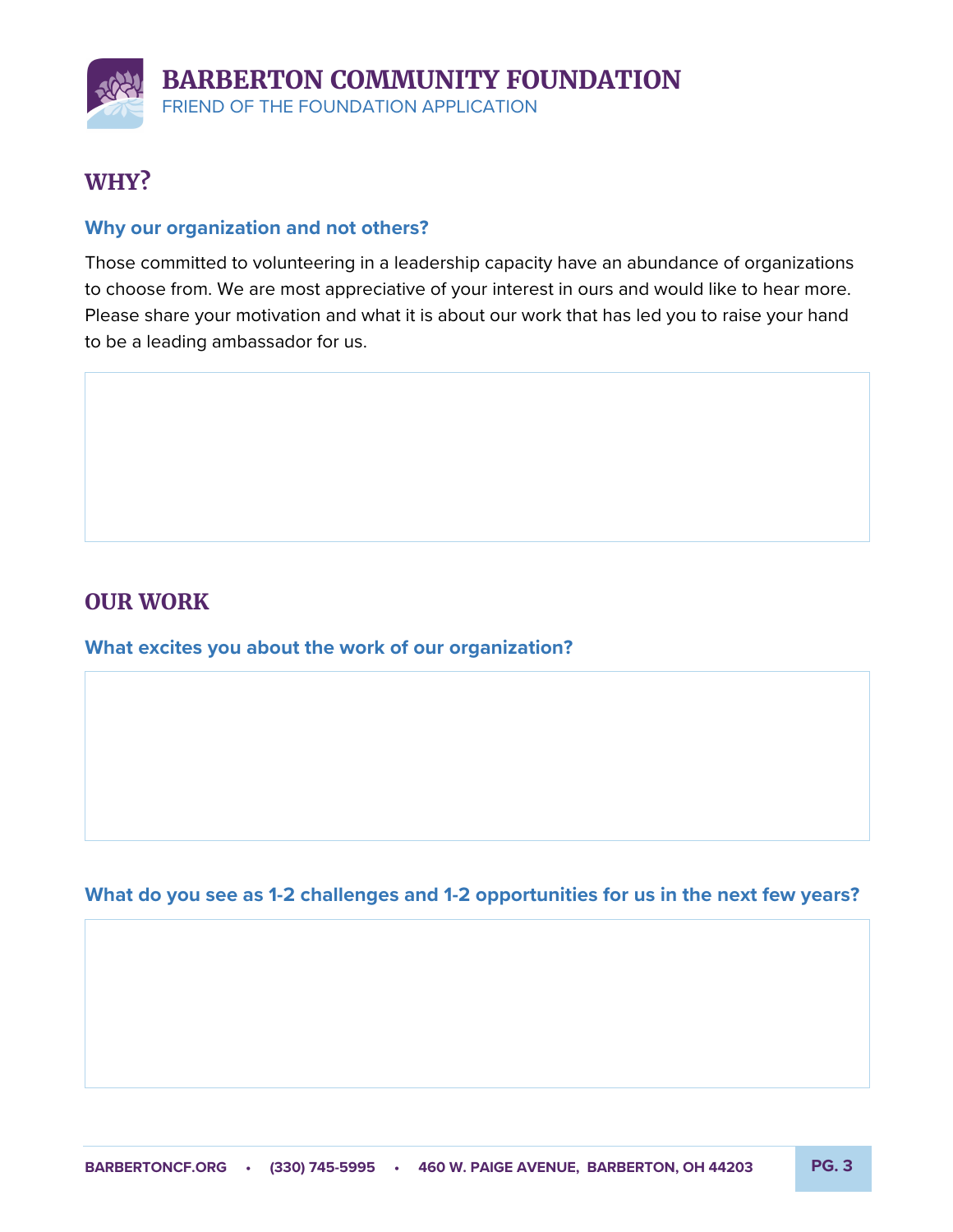

## **SKILLS & EXPERTISE**

### **Please mark the skills and expertise you will bring to us that will strengthen our committees and enhance the ability of our organization to deliver on its mission.**

**NOTE:** Please add any other skills or expertise that would be important for our organization.

| Reading/Understanding budgets and     | <b>Event Planning</b>               |  |  |
|---------------------------------------|-------------------------------------|--|--|
| balance sheets                        | HR/Administration                   |  |  |
| Accounting                            | <b>Strategic Planning</b>           |  |  |
| Finance/Investments                   | Social Media/ Marketing/ Web Design |  |  |
| Public Policy / Advocacy              | <b>Public Relations</b>             |  |  |
| <b>Economic Development</b>           | Donor Development/Fundraising       |  |  |
| Legal Expertise                       | <b>Grant Writing</b>                |  |  |
| <b>Public Speaking /Presentations</b> | <b>Information Technology</b>       |  |  |
| Nonprofit Leadership                  | Other:                              |  |  |

# **ATTRIBUTES**

## **Please mark the attributes that you will bring to strengthen and diversify the Friends of the Foundation.**

As an ambassador to the community, the role of the Friend of the Foundation helps us ensure that we have a diversity of personality styles and traits, that when added to our current board members, will enhance the ability of the board to work together as a governing body.

**NOTE:** Please add any other attributes you believe are key to our board's success.

| Collaborative                           | Optimistic                        |
|-----------------------------------------|-----------------------------------|
| Respectful of varying points of view    | Responsive                        |
| Willing and able to lead a discussion   | Strong work ethic                 |
| Facilitative style                      | Good sense of humor               |
| Enthusiastic                            | Asks tough questions with respect |
| Comfortable speaking in front of groups | Other                             |
| Manages time well                       |                                   |
|                                         |                                   |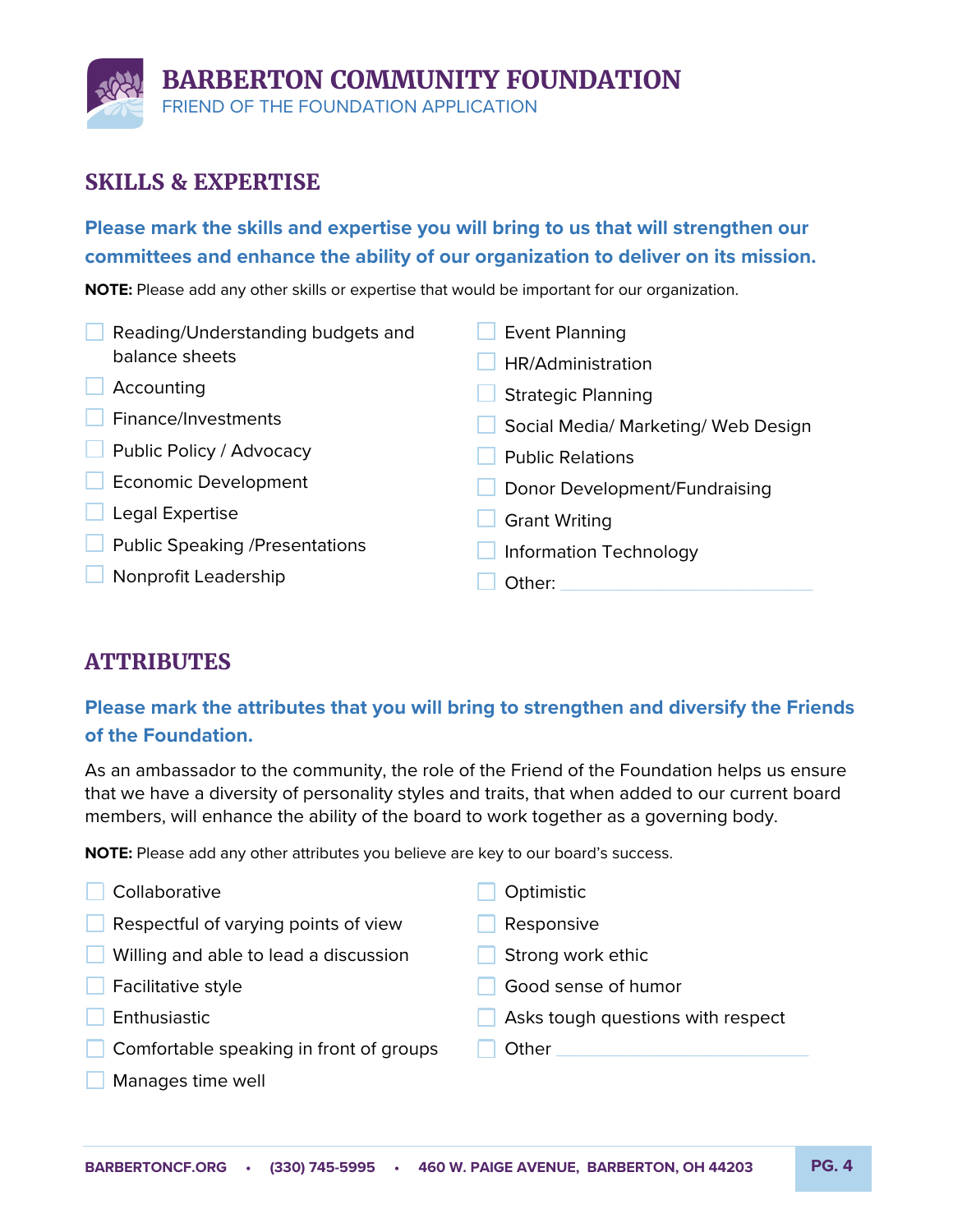

# **FUNDRAISING**

Among other responsibilities, the Friends of the Foundation play a key role in raising funds for our organization. It is an expectation of friend service that you will introduce people in your sphere of influence to our work and invite them to know and do more – as prospective volunteers, board members, staff, and donors. The Foundation commits to providing you with the information and tools necessary for you to stand as a vocal and visible ambassador for our work.

Further, we expect every Friend of the Foundation to make an annual financial commitment for each year of service at a level with which you are comfortable.

#### **Can you speak to your level of comfort with this expectation?**

### **TIME**

Serving as a Friend of the Foundation is a true commitment of time and energy. We estimate that friends commit one (1) to two (2) hours each month. In addition, we ask for attendance at special events, such as the Annual Dinner, the Scholarship Award Ceremony, and others.

**Do you have any concerns or potential conflicts that may serve as impediments to this time commitment? If so, how will you manage the demands on your time?**